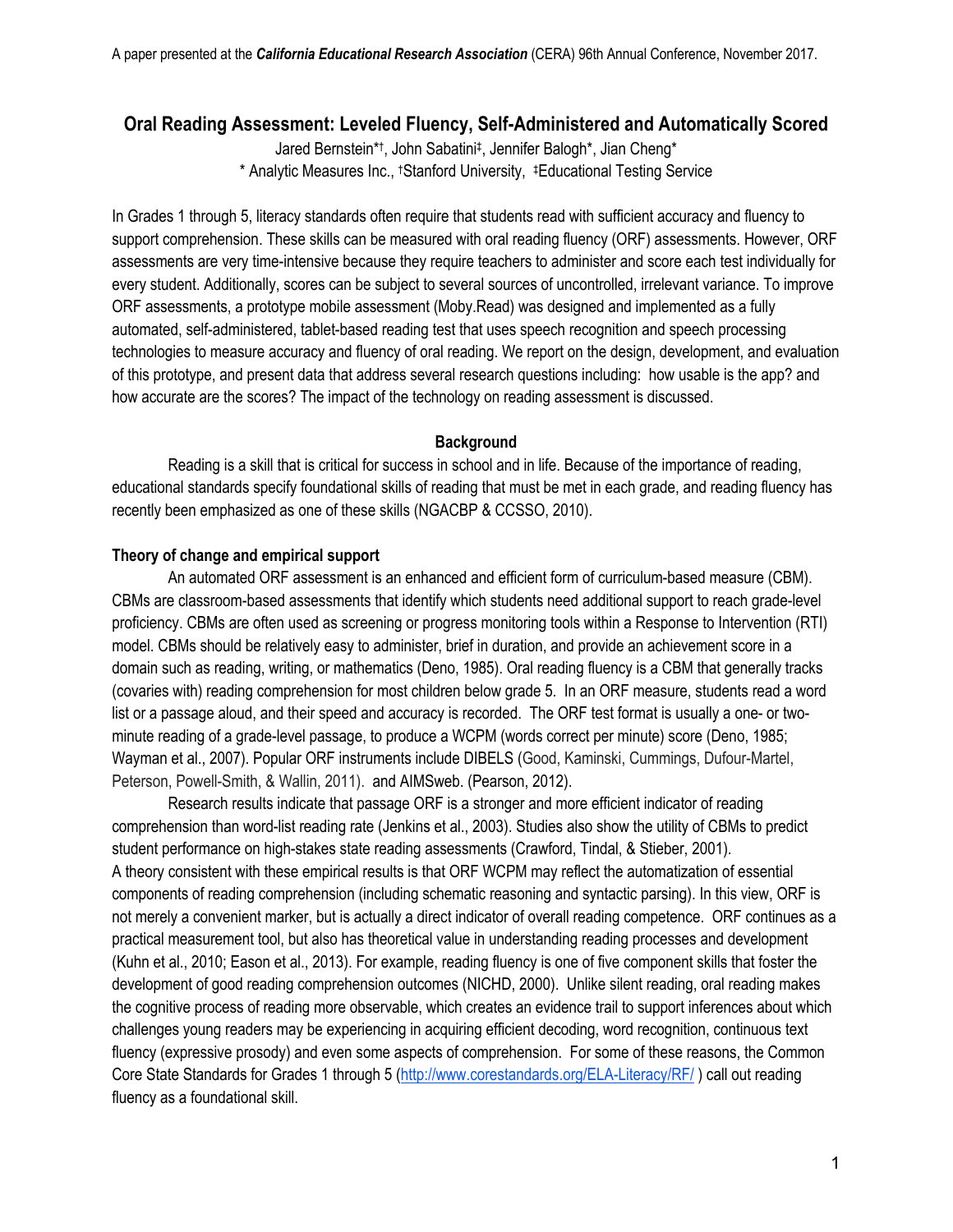Although ORF assessments are theoretically beneficial, the efficiency, reliability and utility of traditional ORF measurement (as practiced in real schools) has been challenged in recent research with respect to:

- (a) inefficient use of teacher time with traditional ORF measures (Cummings et al., 2014);
- (b) human scoring error from training deficits (Cummings et al., 2014);
- (c) emphasis on speed instead of expression of meaning (Schwanenflugel & Benjamin, 2012);
- (d) teacher uncertainty about how to use ORF scores (Deeney & Shim, 2016); and
- (e) score instability from passage & individual factors (Ardoin et al. 2013; Francis et al., 2008).

The prototype design addresses all five of these problems – self-administration and automatic scoring radically reduce teacher time; automatic scoring is more accurate and consistent than the scoring available from an average, busy teacher in need of in-service training. With accurate automatic analyses of expression, an automated reading assessment should emphasize good oral reading as opposed to hurried oral reading; Speech-based analytics can enhance the quality of inferences one can make about the nature of student weaknesses and the promising remediation paths to help students towards proficiency (Deeney, 2010); and new empirical techniques applied to equating passages across test sessions will reduce individual error.

Rasinski (2004) offers an operational definition of fluency as the "ability to develop control over surface-level text processing so that [the student] can focus on understanding the deeper levels of meaning embedded in the text." Rasinski underscores several important points in this definition: first is control over basic text processing. If a student has not cracked the code that pairs written symbols and spoken words, then oral reading cannot take place. The second point is that the purpose of decoding the text is to unlock its meaning.

Ideas about the intricate interaction between the mental processes required to process written text and comprehension were inspired by LaBerge and Samuels' seminal work on a theory of automatic processing in reading. LaBerge and Samuels (1974) posit that there are limited mental resources available for processing information. When processing text is slow and labored, mental energy is predominantly spent on the mechanics of translating written symbols to sounds, and therefore little or no mental energy is left for understanding and integration of the text with the reader's prior knowledge and worldview.

However, when processing text is automatic for the reader, little mental energy is consumed on decoding letter-to-sound patterns and more energy is available to grasp and process the meaning of the words in a text. Highly proficient readers integrate words and phrases they are currently reading with surrounding sentences and paragraphs. In this way, skilled readers are able to comprehend the text at a high-level as they read it and can generally appreciate whether or not upcoming words fit within the context of what is being read. At this level of skill, the reader understands what words should be emphasized and how words fit together into larger units because the reader is comprehending in real-time. That real-time understanding can often be heard in the expressiveness of an oral reading.

Building on these concepts, Rasinski describes three important dimensions to fluent reading: accuracy in word decoding, automatic processing (reflected in accurate reading rate), and prosodic reading (reading with appropriate phrasing, pausing, emphasis and expression). These three concepts are consistent with other descriptions of reading fluency including a report by the National Reading Panel, which states that "fluent readers can read text with speed, accuracy, and proper expression" (NICHHD, 2000, p 3-1).

#### **Reading Fluency Assessments**

Assessments have been created to measure these three dimensions of Oral Reading Fluency (ORF). The most common and basic method of assessing oral reading involves a read-aloud procedure in which a student reads passages out loud and a teacher times the student while marking specific reading errors. The teacher may also provide a subjective rating of the student's prosody. ORF assessments have enjoyed widespread acceptance in the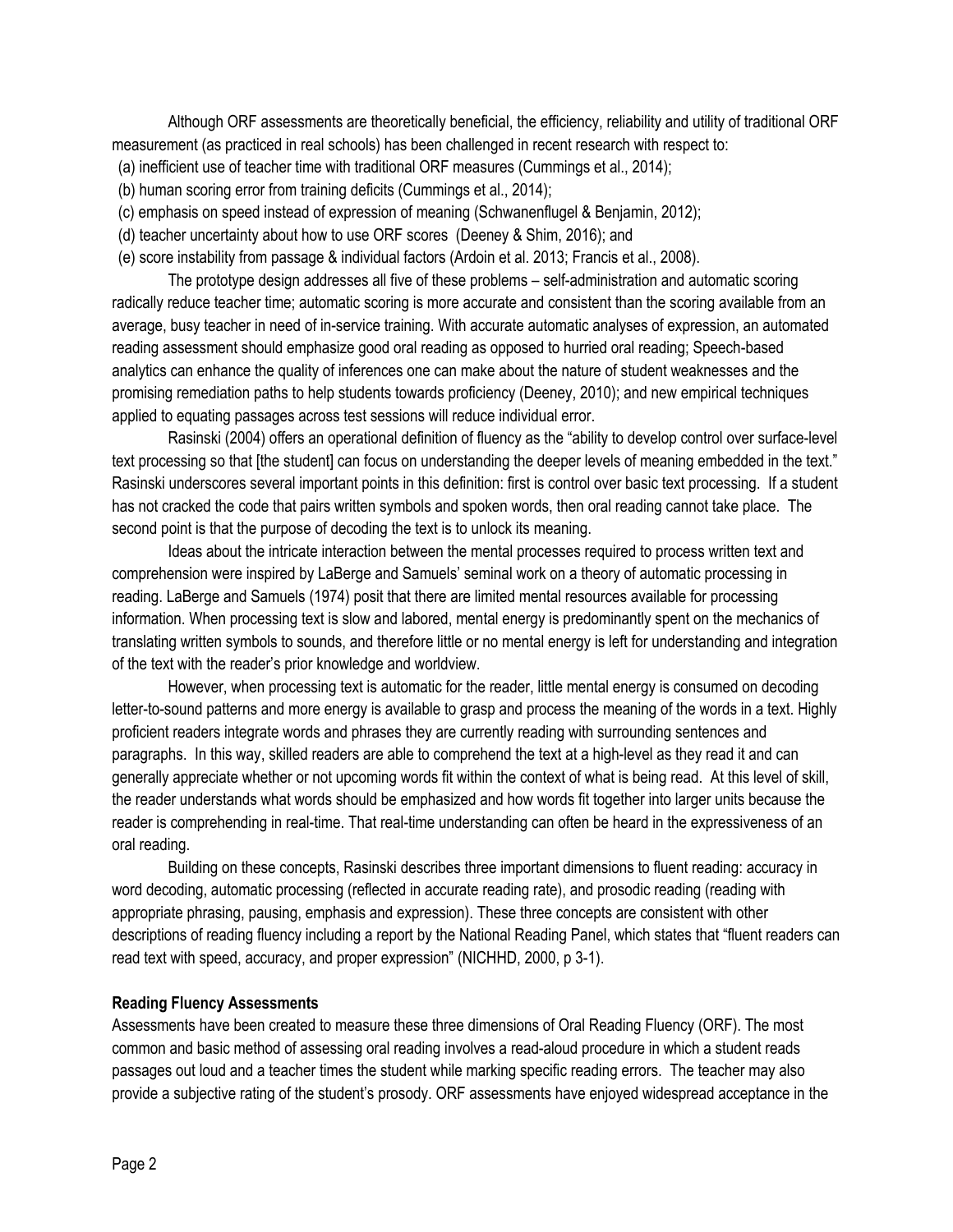classroom and are used by teachers for many purposes including placing students in reading groups, identifying students who need intervention, guiding individual instruction, benchmarking performance over the year, and monitoring progress (Deeney & Shim, 2016).

However, traditional ORF assessments present several problems. For one, they require an excessive amount of teacher time. This time is taken up with in-service teacher training devoted to instructing teachers on how to administer the assessments, how to mark reading errors according to the rules of the specific assessment, and (for some tests) how to select appropriate leveled passages according to detailed procedures. Then there is the ongoing administration of the assessments individually to each student, followed by tallying errors and calculating summary scores. Finally, more teacher time is spent entering results by hand, usually to a website that tracks scores.

Consider the total time spent on ORF administration alone. If there are about 20 million students enrolled in U.S. public elementary schools and 20% of these students are given ORF assessments three times a year and each assessment takes 10 minutes, then the total time spent per year on administering ORF assessments is 2 million hours of teacher time. If the information from these assessments could be gathered from students' self-administered assessments, then some of those 2 million hours of time could be redirected toward instruction. Further, assessments could be administered more frequently with much less teacher effort.

Another problem with ORF assessments mentioned by districts is that many teachers administer or score ORF assessments incorrectly. Accuracy and consistency within and across test sessions is important for linking results with appropriate instruction and accurately monitoring progress at different times and between grades when different teachers are assessing students. For example, a child may be assessed in first grade by a teacher who is very lenient. The next year, the child may be assessed by a second grade teacher who is more strict, resulting in a lower reading level, even though the child's actual level is not significantly lower. This inconsistency across years introduces confusion for a parent who might try to decide whether or not to invest in private tutoring.

The Moby.Read prototype was designed to address these problems with ORF assessment. The vision is an assessment that students can self-administer to simplify scheduling and save teacher time. As implemented, the prototype uses speech recognition and speech processing technologies to score the assessment automatically and consistently across students and across sessions, which also reduces burden on classroom teachers. Note however that teachers can still listen to recordings of the students' readings and retellings and their answers to comprehension questions. Even in this prototype, recordings are available for review on the mobile device.

#### **Description of the Prototype Assessment (Moby.Read)**

Moby.Read is a self-administered and automatically scored ORF assessment. The prototype has been implemented as a mobile app that runs on Apple iPads in the iOS operating system. The iOS platform was chosen because it supports rapid prototyping with many convenient audio and touchscreen capabilities built in. The prototype app is designed to be used by students in Grades 1 through 5 and exploits speech recognition and speech processing technologies to detect, analyze and score oral reading and other spoken responses, such as retellings and answers to comprehension questions. Because the app successfully processes the child's speech (even with significant background noise), it moves through each step of the assessment protocol automatically at the student's pace. Once the student has completed the assessment, the teacher can immediately access a score report and analyses of the reading performances.

Figure 1 shows a schematic of the architecture of Moby.Read and how the different components interact with one another.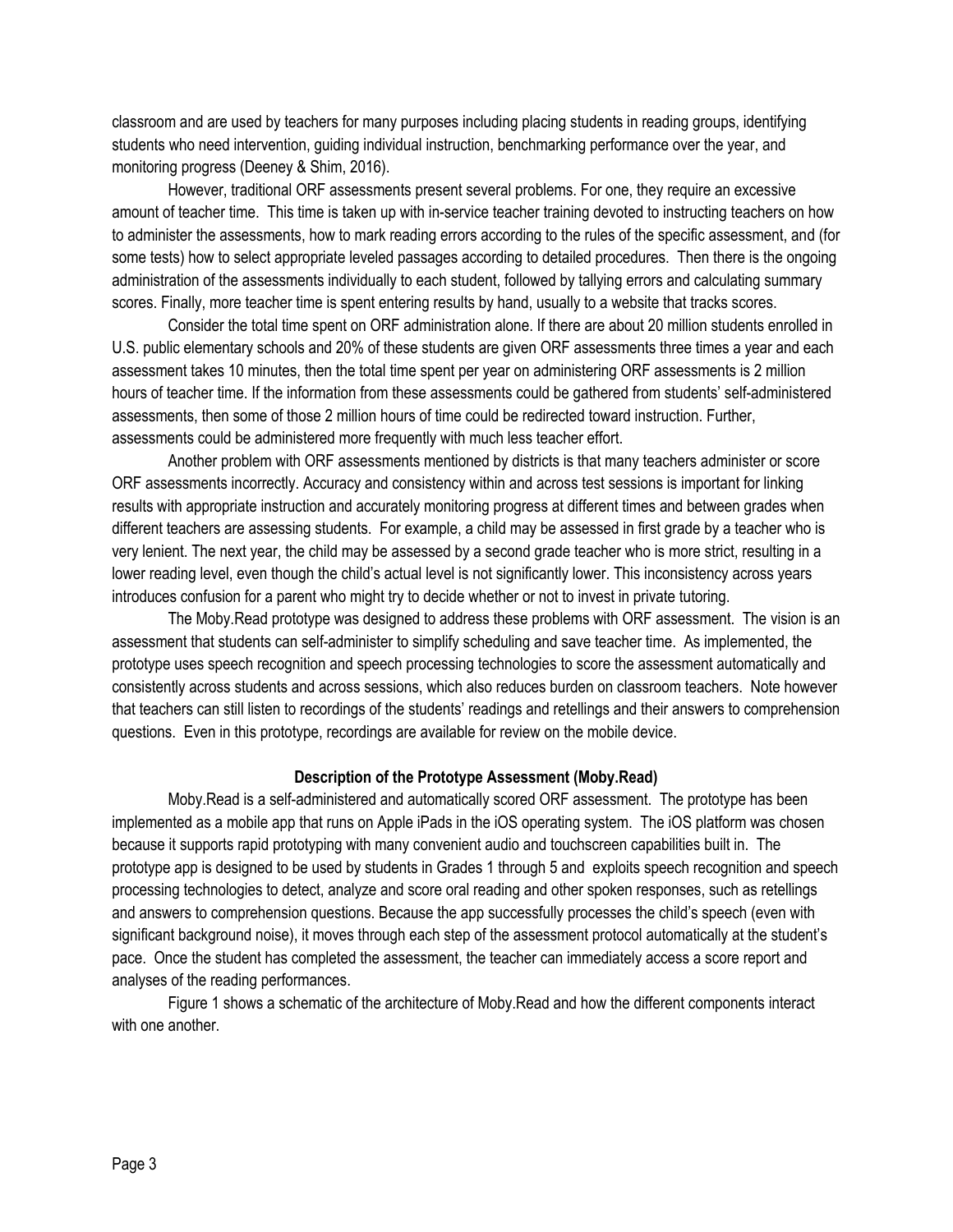

Figure 1. Schematic of Moby.Read architecture.

Once a test session has been completed, raw and analyzed information is sent securely to a cloud database. Additional analyses are possible off-line with more computing power. Once the database has been populated, a user interface from a secure website can be used to access the scores and recordings. Eventually, the assessment will be integrated with existing student information systems.

## **Student Experience**

After launching the assessment, the student enters a PIN. If this is the first time the student is taking the test, an instructional video is presented that explains what to do and shows examples of a 4th grade boy performing these tasks. First, students are asked to read a word list. Next, the assessment presents a short introduction to a practice passage. Then the assessment presents the text to be read accompanied by a picture. As the student reads the passage out loud, the student's voice is digitized and analyzed. The assessment detects when the student has finished reading and then prompts the student to retell the passage in his or her own words. Next the student is asked a comprehension question about the passage. The student answers this question aloud with a word or short phrase. Then the assessment presents another comprehension question. After the student has completed the tasks for the practice passage, the assessment presents another passage with the same accompanying steps: an introduction, the text (with picture) for reading aloud, a prompt to retell the passage, and two comprehension questions.

The prototype version of the app presented three passages on grade level as is common in many ORF assessments. A future version may include an adaptive feature that adjusts the difficulty of the passages based on the student's reading performance and comprehension (combined with other criteria such as performance on a word list, teacher input, etc.).

## **Teacher Experience**

Teachers, reading specialists, and administrators are the intended score users. To access the information available to score users, a teacher PIN is entered on the mobile device. The first page displays Student IDs, student names, and basic ORF measures including accurate reading rate (WCPM) and comprehension. From this page, score users can view a graph showing performance over time. Also, the score user can go to a different page to view the text that was presented to the student and listen to a recording of the student's reading, the student's retelling and the student's answers to two comprehension questions.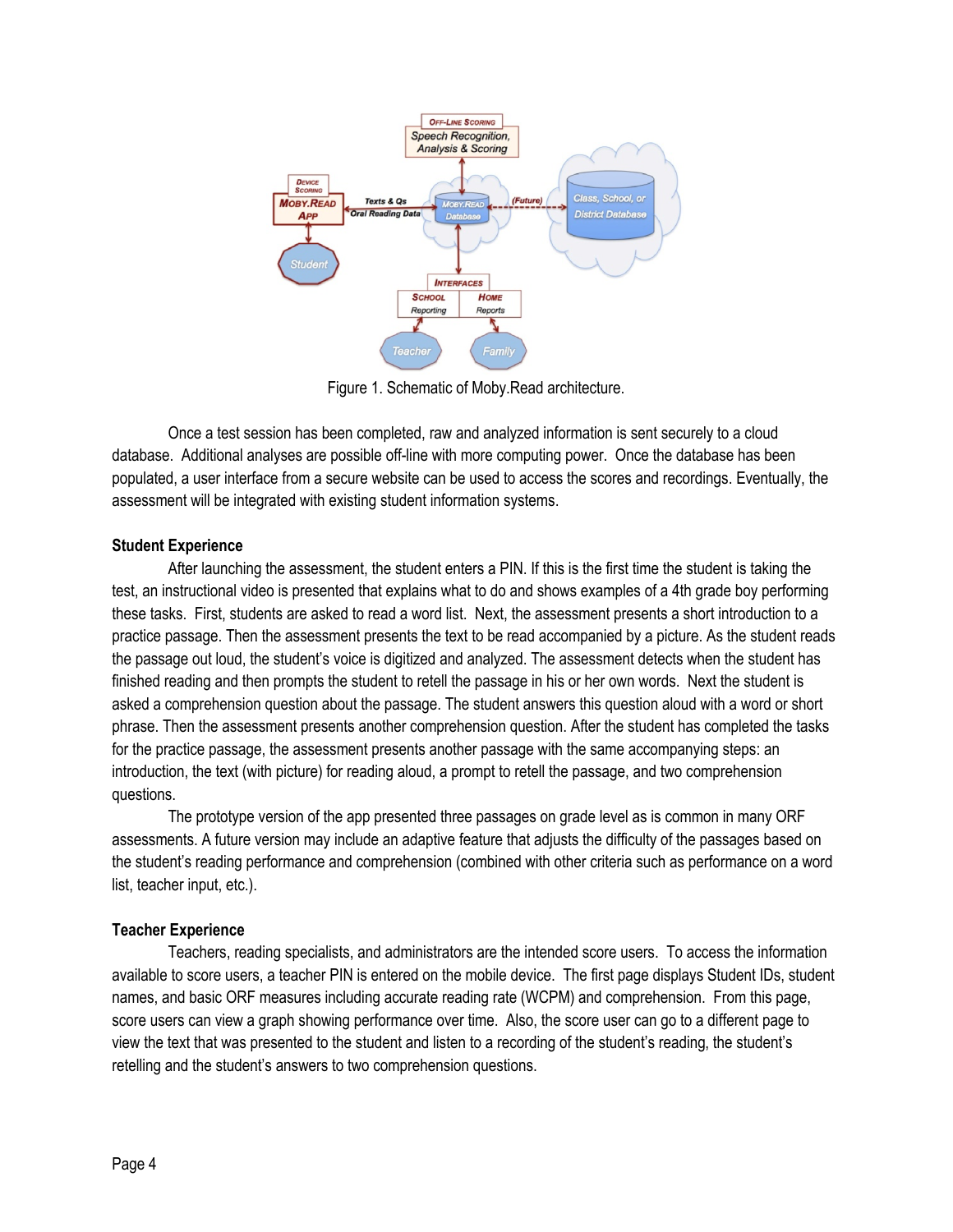In the experiments reported below, the score user's information is available on the device that the student used to take the test. Eventually, the information should also be available from a secure website so that student assessments from any device will be accessible in one location.

## **Design Process for the Moby.Read Assessment**

The development of the Moby.Read app underwent several iterations based on expert and user feedback. First, existing reading fluency assessments were surveyed and reviewed for flow, content and reporting structure to understand what was currently being used and what educators' expectations were.

Next, a storyboard was created for the prototype. The storyboard was a simple, low-fidelity slide set that showed screenshots of the different steps of the assessment. This storyboard served as a catalyst for discussion of the prototype and to get feedback from several reading experts and teachers. The feedback from this stage led to several changes in the design. For example, a confirmation step was added to ensure that the student about to take the test was the intended person. Actual usage patterns confirmed that this step caught and corrected careless ID entry errors. Another example of a change from the expert review was the addition of a practice passage. Again, subsequent usage showed that children benefited from practicing before being launched into the actual assessment. For example, one child did not speak immediately but then thinking back to the video eventually started interacting with the app. The practice passage allowed him to get used to talking to the app out loud without being penalized.

In the next step, a working prototype was created. The prototype was presented to a handful of students and stakeholders including reading specialists, teachers, principals and a technology coach. Again, feedback from this stage instigated another round of changes. For example, the scoring graph was modified to encompass a broader range of reading rates. It was discovered that some students were not certain what to do for the retell step in the assessment, so some of the prompts and questions were rewritten and rerecorded to more clearly describe what to do. Several pictures were redrawn so that they did not give away story elements that were the focus of comprehension questions. Also, font colors were adjusted to make it easier to see where to begin reading and to provide more coherence when the story was being read back to the student.

Finally, a larger-scale usability test was run in several classrooms. Details of this study are described below.

## **Passage Development, Leveling, and Equilibrating**

An initial set of passages was written by a reading specialist. A second set was written by a professional content developer. The second set was reviewed by the reading specialist and revised if necessary. All passages were then reviewed by a panel of assessment experts.

The Council of Chief State School Officers (CCSSO&NGA, 2012) associated with the Common Core State Standards (CCSS) describes a three-part model for judging text complexity. Part I is a quantitative step of using one of the following text complexity tools to level the text: ATOS, Degrees of Reading Power, Flesch-Kincaid, Lexiles, Reading Maturity, or SourceRater (see CCSSO&NGA, 2012). Part II is a qualitative expert evaluation of text that considers four dimensions: structure, language conventionality and clarity, knowledge demands, and levels of meaning (literary) or purpose (informational). Part III of the model is a consideration of the reader and the task. This part of the model calls on professional educators to use their judgment in selecting texts for a specific task or matching a certain group of students with texts (for example students who might only do well with high interest texts).

Adhering to this method, all passages were first analyzed according to the Flesch-Kincaid (Flesch, 1948) readability formula. Independently, a reading specialist reviewed the passages according to the four dimensions above and subjectively assigned them a level. Finally, all passages were reviewed to ensure that they would be appropriate as a reading task in the context of a reading assessment.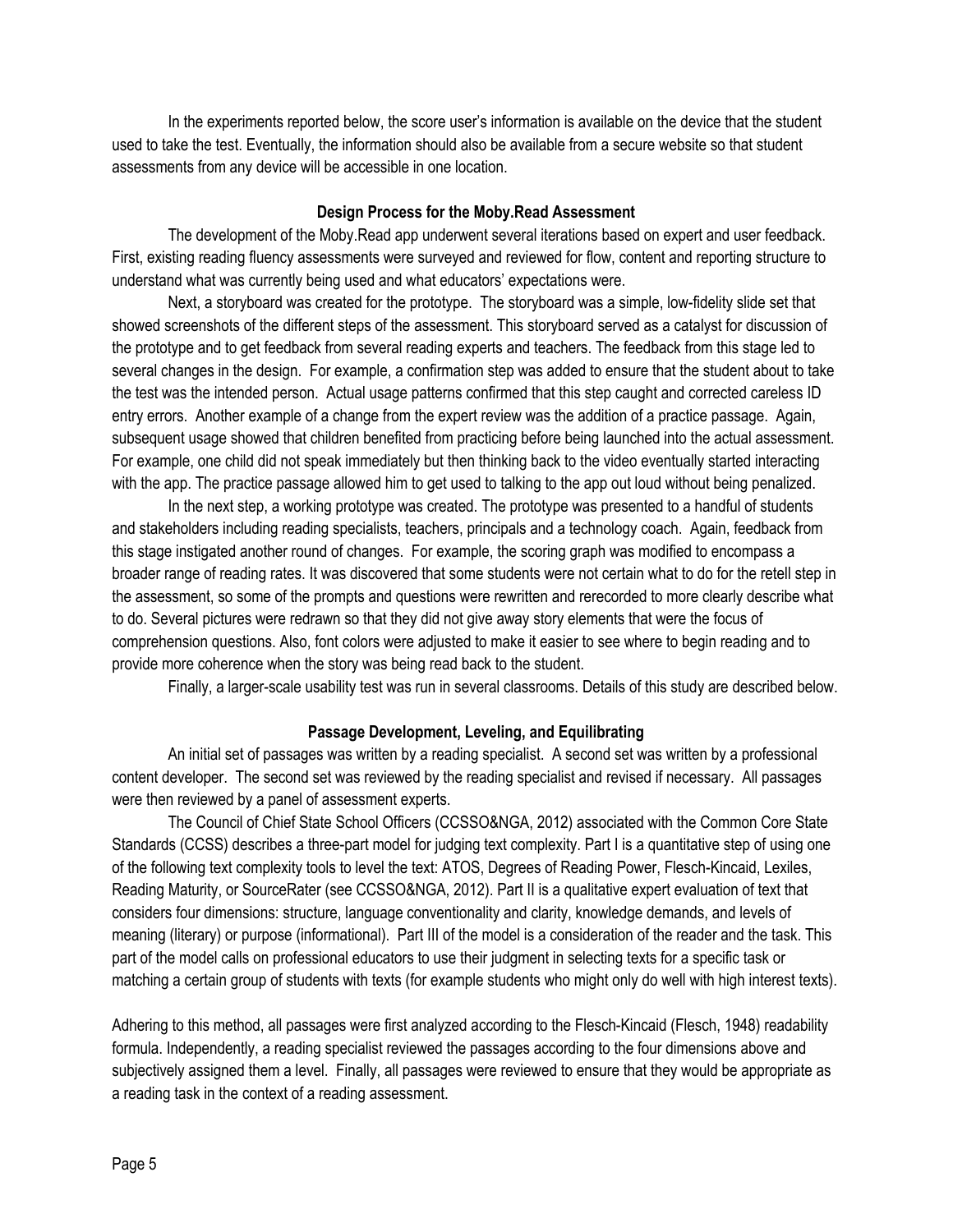In many cases, there was a discrepancy between the level estimated by the Flesch-Kincaid readability formula and the more subjective level assigned by the reading specialist. For a difference of one or two levels, the reading specialist considered whether or not the level from the readability formulas was reasonable. If so, the reading specialist adjusted the subjective level. If the reading specialist felt the level should not be changed, the level from the reading specialist was retained. For passages with more than two levels of differences, passages were reworked so that the objective and subjective levels were reconciled.

Passages were then piloted with student readers. Through more piloting in the future, sufficient data will be collected for each passage such that difficulty can be estimated accurately. Then through statistical modeling, the measured scores will be adjusted such that the measurements for each passage in a given level will produce equilibrated scores.

## **Usability and Accuracy**

To understand the accuracy and usability of the assessment, several research questions were addressed.

## **Research Questions**

- A. Can students in grades 2, 3, and 4 use the assessment independently?
- B. Do students in the pilot study have a good experience with the assessment? Why or why not?
- C. Do teachers find the assessment useful, intuitive and/or convenient?
- D. Are the scores from the assessment similar to those provided by human scorers?
- E. Does the assessment yield scores similar to those from traditional human-administered ORF tasks?

To address these research questions, two studies were conducted. In the first study (Study 1), classrooms of students in grades 2, 3, and 4 were administered the assessment at school. Facilitators observed whether or not each student could complete the assessment independently (to address Question A). A usability questionnaire at the end of the assessment and a short debriefing interview with a subset of students provided more detailed usability data (to address Question B). Also, a usability questionnaire was presented to the classroom teachers to gather teacher feedback about the assessment's usefulness, ease of use, and convenience (to answer Question C). To address Question D, the prototype's automatically generated scores for each student were collected. Separately, human raters listened to the recordings of the student reading performances. Then the device-generated scores were compared to the human scores. Finally, for Question E, a separate study was conducted (Study 2) in which students took the automated assessment and also the ORF section of the Dynamic Indicators of Basic Early Literacy Skills (DIBELS) *Next* assessment (Good et al., 2011), a widely used human-administered and human-scored ORF assessment (Study 2a) or the running record assessment of the Teacher's College Reading and Writing Project (TCRWP, 2014).. Scores from the Moby.Read assessment and the other, more traditional assessments were then compared.

## **Study 1**

## **Method**

**Participants.** Participants in Study 1 were 99 school-aged children from four different elementary schools: Roosevelt Public School in Roosevelt, New Jersey, Trenton Catholic Academy in Hamilton, New Jersey, Oak Knoll Elementary in Menlo Park, California and Fox Elementary in Belmont, California. The female to male ratio was 47:52. Ages ranged from 7 to 10 with an average age of 8. Students were enrolled in  $2^{nd}$  Grade (29%),  $3^{rd}$  Grade (40%) and  $4^{th}$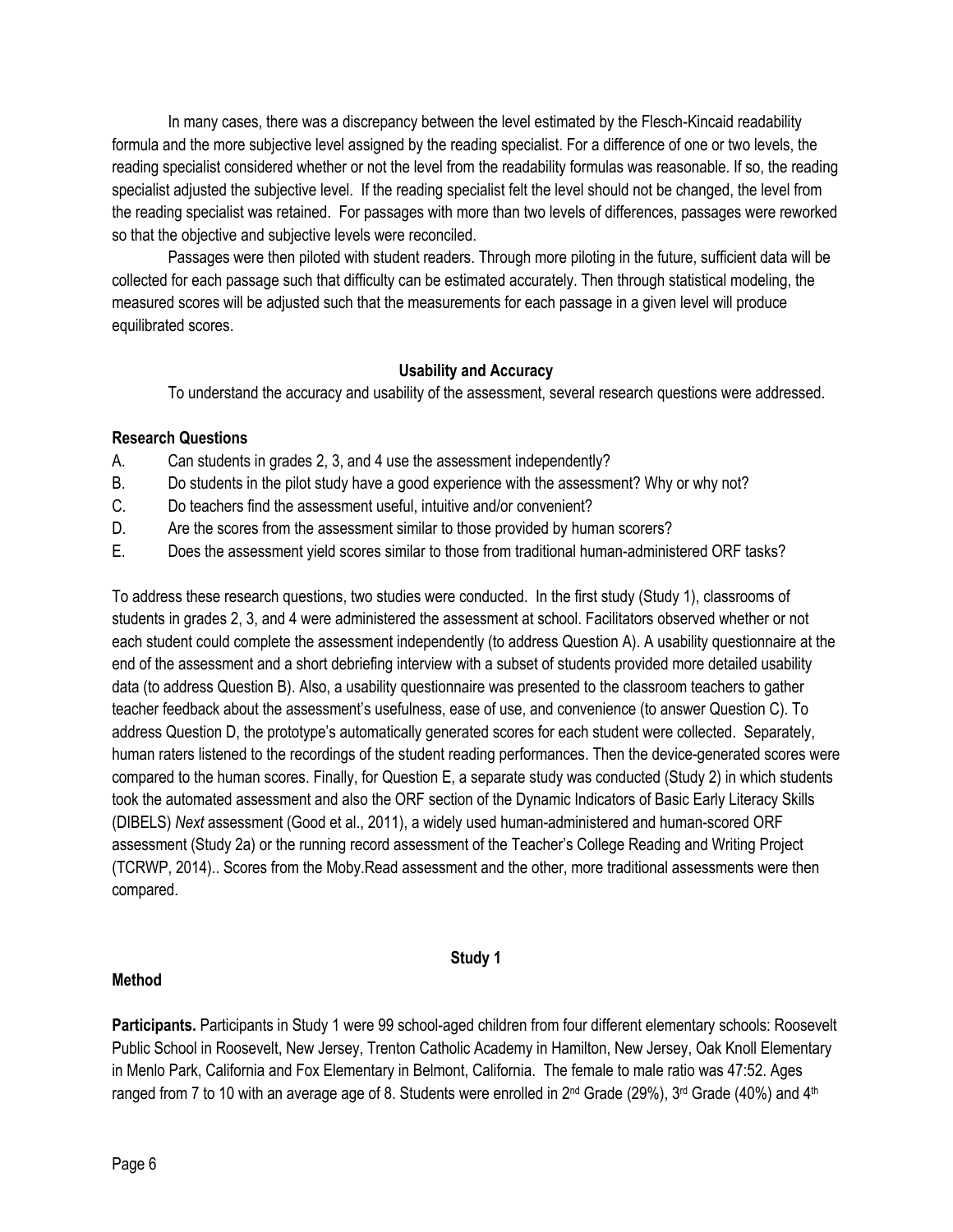Grade (31%). Participant ethnic backgrounds were (using classifications set forth by the US Census), 51% of the students were white, 19% were African American, 4% were Asian, and 25% were Hispanic or Latino.

Four teachers provided usability feedback by filling in the teacher questionnaire. The teachers were a 2<sup>nd</sup> and 3<sup>rd</sup> grade teacher from Roosevelt Public School in NJ, a 3<sup>rd</sup> grade teacher from Oak Knoll Elementary School in CA, and a 4<sup>th</sup> grade teacher from Trenton Catholic Academy in NJ.

**Assessment.** Three different forms were used in Study 1, depending on the student's grade. The only difference between the forms were the three passages presented to the students, which were different depending on the student's grade and were leveled to this grade based on Flesch-Kincaid readability levels. Also, the accompanying introductions and comprehension questions for the passages were different and depended on the passage.

At the end of the test was a usability survey. The usability prompt was embedded in the app itself for consistency. At the conclusion of the reading tasks, students were presented with a page that asked how easy the app was to use. Then the student was prompted to pick one of four emoji faces. The faces were revealed one at a time with an oral description of what each meant, which was read to the student as the face appeared on the screen:



## Figure 2. Emojis used in student usability ratings.

The app registered student touches after all faces had been presented and described. *Ease of use* was the focus instead of liking because in pilot trials, it was discovered that children did not differentiate "*liking the passages*" from "*liking the app.*"

Separately, the teachers were presented with their own Teacher Questionnaire. The questionnaire was a Likert-style survey with 14 items that probed seven different dimensions of the app: general liking, intuitiveness for kids, appropriateness of content, usefulness of automatic administration, usefulness of scoring, preference for voice, and liking of the visual appearance. The Likert questionnaire is presented in Appendix A.

**Procedure.** For Study 1, two facilitators assisted with test administration: one in New Jersey and one in California. Both facilitators were assessment professionals. The experimental sessions with student-participants were conducted during the normal course of a school day at the participant's elementary school. Before the sessions started in a class, the classroom teacher was encouraged to experience the student-assessment path in the app so that the teacher would see and hear what the students experienced in the experimental assessments.

In preparation for the experimental sessions, the facilitators set up two chairs about eight feet apart in a quiet area of the room or just outside the classroom. Teachers were encouraged to participate and observe students as they interacted with the app. Before the assessment, each student was fitted with a set of GearHead headphones with an inline microphone (the microphone was incorporated into the wire). This microphone headset was chosen for two reasons: first, the ear pieces could be wiped down (with disinfectant) easily between administrations (as opposed to headsets with foam cushions), and second, the microphone was inconspicuous to the students. (It was found in pilot trials that children often played with boom microphones). Facilitators were present to help with technical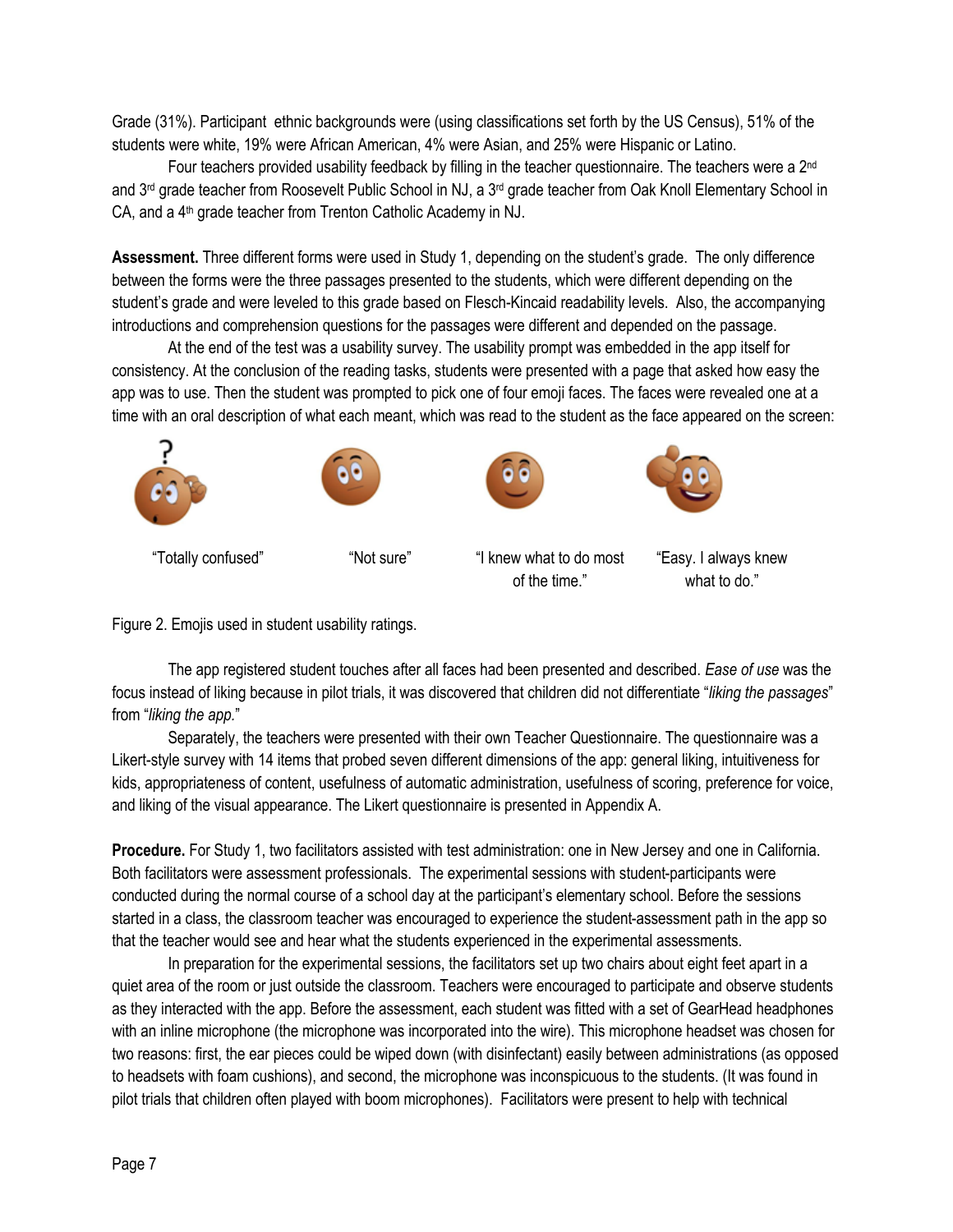problems, but they did not help students take the Moby.Read assessment. If a student asked a question during the assessment, the facilitator encouraged the student to keep trying with the app. After each session, the microphone headset was wiped down.

After students were run in a given session, and at a time convenient for the teacher, the teacher was offered the iPad and an ID for the Teacher Pages for the class. Teachers viewed score reports and were able to play back student reading performances. Then the facilitator presented the teacher with the Teacher Questionnaire.

## **Results**

**Task completion.** First, task completion was analyzed. Of the 99 students who attempted an assessment with the Moby.Read app, 95% were able to go through the app and provide responses that were scored and made available to the teacher. Of the five students who were not able to provide data, two encountered technical problems in which the head phones were not plugged in and were not able to detect audio and three spoke too softly or read part of the passage silently.

**Student usability.** Next, results of the student usability survey were analyzed. In the survey, students were asked how easy the app was to use. Responses were coded in the following way:

- $1 =$  totally confused face
- $2 = not sure$
- 3 = I knew what to do most of the time
- $4 = e$ asy, I always knew what to do

Thus, a higher score indicated a higher degree of usability. Scores ranged from 2 to 4. The average score was 3.4 indicating a high level of usability. Figure 3 shows a histogram of the student usability results.



Figure 3. Histogram showing the distribution of student usability rating. 1 indicates a low usability rating and 4 a high rating.

As Figure 3 shows, no students were totally confused; only a few were unsure of what to do; and a plurality of students always knew what to do.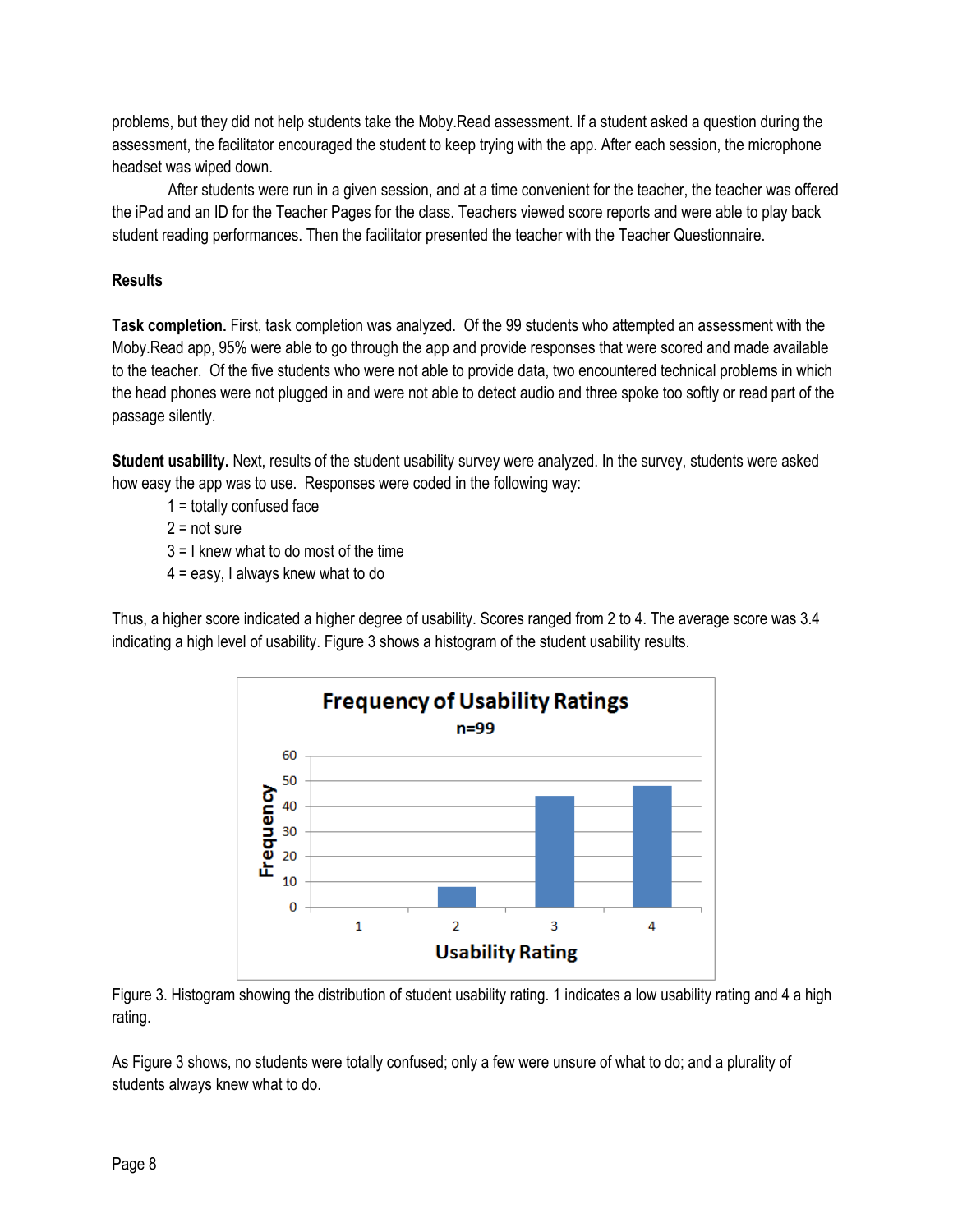**Teacher Usability.** Responses to the Teacher Questionnaire were also analyzed. Responses were coded on a seven-point scale:

- 1 = strongly disagree
- 2 = disagree
- 3 = slightly disagree
- $4$  = neutral
- 5 = slightly agree
- $6 = \text{agree}$
- 7 = strongly agree

For negatively worded statements such as "I found Moby.Read frustrating to use," the scale was flipped such that a response of 2 was coded as 6. Table 1 presents the results of the Teacher Questionnaire.

| Dimension                              | Average Score (7 max) |  |  |  |  |
|----------------------------------------|-----------------------|--|--|--|--|
| Like the App Overall                   | 6.6                   |  |  |  |  |
| Intuitive for Kids                     | 7.0                   |  |  |  |  |
| <b>Appropriate Content</b>             | 7.0                   |  |  |  |  |
| Usefulness of Automatic Administration | 4.4                   |  |  |  |  |
| Usefulness of Scoring                  | 5.2                   |  |  |  |  |
| Preference for Voice                   | 5.8                   |  |  |  |  |
| Like the Visual Appearance             | 6.9                   |  |  |  |  |
| <b>OVERALL Average Rating</b>          | 6.1                   |  |  |  |  |
|                                        |                       |  |  |  |  |

Table 1. Results of the Teacher Questionnaire

**Machine Scores Versus Human Scores.** The Moby.Read assessment generated machine scores for each of the 94 students who completed the assessment. These scores were reported as words correct per minute (WCPM), a common metric in ORF assessments.

Separately, three human raters analyzed the reading performances of the students (the performances were automatically recorded by the Moby.Read assessment). The human raters computed WCPM by hand. Each recording was analyzed by at least two raters. Analysis of the human scores indicated that the inter-rater reliability of the human raters was extremely high at  $r = 0.99$ .

The correlation between human scores and automatic on-device Moby.Read scores was r = 0.96, which suggests that Moby's recognition and scoring closely match human scores. Moby.Read responses are also uploaded to AMI's servers. Server-based scoring featured more elaborate acoustic and language models. Serverbased machine scores correlated with human scores with  $r = 0.987$ .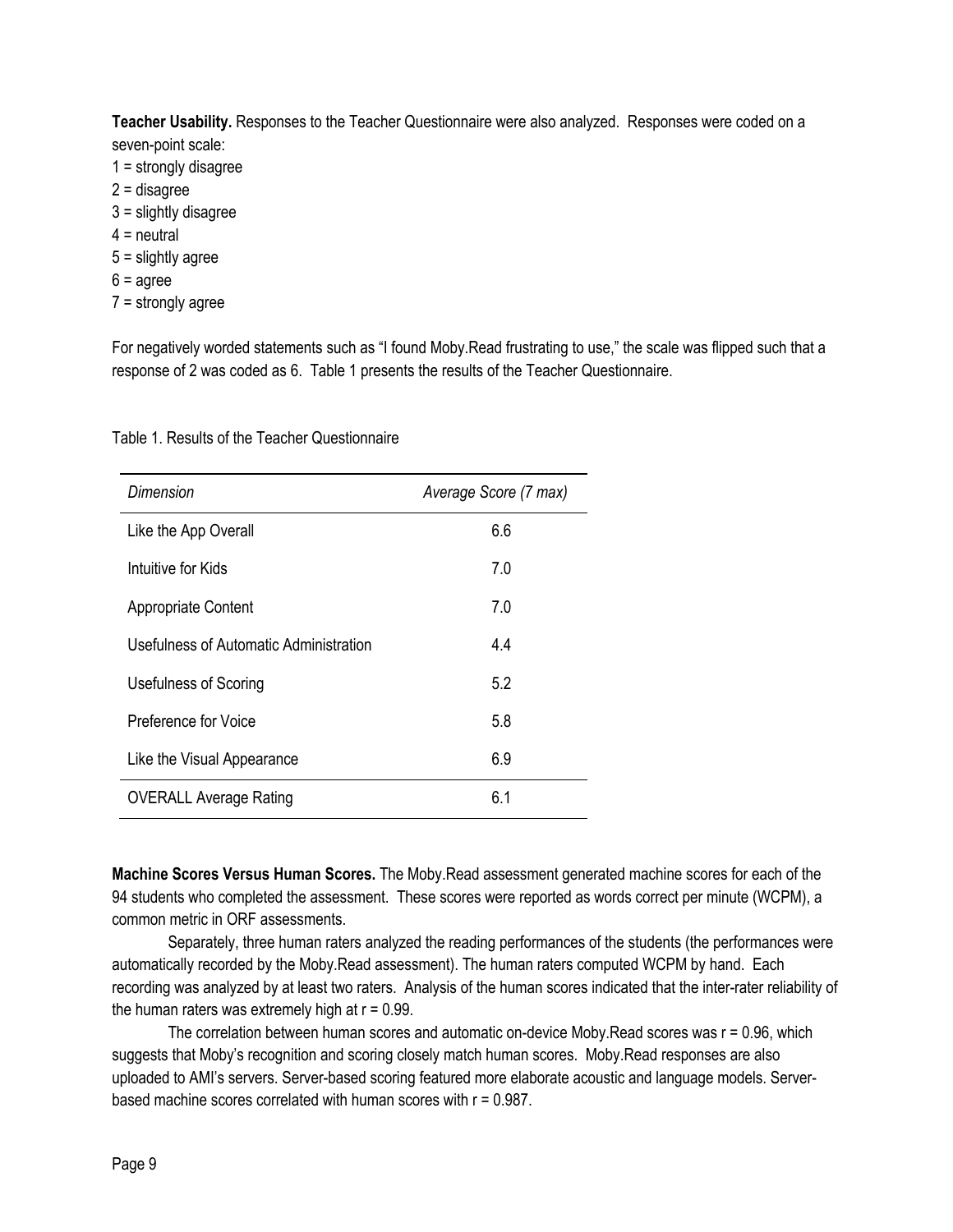

Figure 4. Session-level scatter of median WCPM; server-based scores vs. Human scores (r = 0.987).

The human WCPM in Figure 4 is a session-level value that is derived by averaging same-passage WCPM values from two raters and then using the median value per session.

#### **Discussion**

Task completion with the Moby.Read assessment was very high at 95%. The pilot study suggests that for initial use, the assessment may require some supervision to ensure students who do encounter technical difficulties (such as problems with a headset) are able to troubleshoot these issues. Also, it may take a small percentage of students who are shy about reading out loud some practice reading into the tablet. It is expected that task completion will continue to improve as students become more familiar with the assessment throughout the school year. Longer studies designed to monitor more extended use across a school year will be planned to identify changes that will promote improvements in task completion with practice. Redesigning the initial instructional video may help.

From a subjective standpoint, students seemed to know how to use the assessment independently as evidenced by the subjective scores on the student usability survey at the end of the assessment. Most students selected the choice of "always knew what to do," with only very few selecting "unsure."

For teacher usability, the results are promising. Overall, the assessment was rated very highly on average (6.1 out of 7). The lowest subscores warrant some discussion, however. The lowest subscores were for usefulness of automatic administration and usefulness of scoring, which the developers considered important advantages of this assessment technology. Delving deeper into these two areas, it was noted that some teachers were extremely enthusiastic about saving time, while others were neutral or slightly negative -- not because they did not appreciate the convenience, but because they felt that they would rather do the administrations themselves. Given that reading is such an important part of the curriculum, especially in the earlier grades, this tendency for some teachers to want to invest more time in their students' reading assessment is not unreasonable. This feedback has been useful for the development of Moby.Read and will inspire additional features such as including the option of hand-scoring the assessment.

Finally, with regard to the accuracy the correlation between human scores and automatic on-device Moby.Read scores was r = 0.987, which suggests that Moby's recognition and scoring closely match human scores.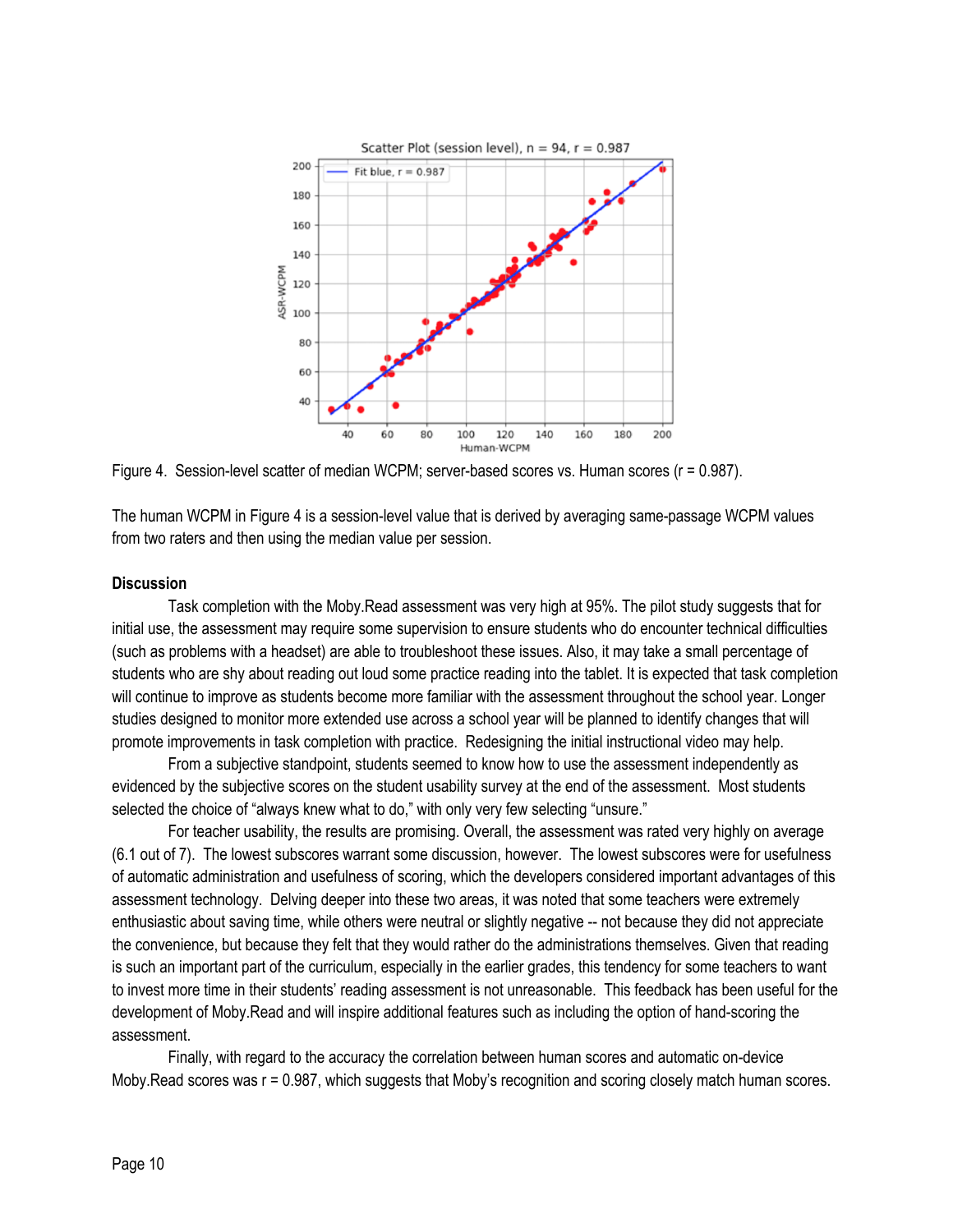In Study 1, the accuracy of scores was based on readings of passages presented in the Moby.Read test. The results demonstrate that the automatic scoring of the prototype is highly consistent with human scoring of the same reading performances. The next study extends this research by examining the validity of the scores. Scores from the prototype are purported to measure the construct of oral reading fluency. If these scores correlate highly with scores from other traditionally-used assessments that also claim to measure the same construct, oral reading fluency, then the results will provide evidence of construct validity.

## **Study 2**

The goal of Study 2 was to address the final Research Question: Does the assessment yield scores similar to those from a traditional human-administered ORF task? Different kinds of scores are typically reported in different types of ORF assessments. One type emphasizes accurate reading rate with WCPM being the main reported score. A commonly-used assessment of this type is DIBELS NEXT. Another kind of score is the student's reading level. For assessments of this type, levels often range from A to Z with A being the easiest, and each level gradually increasing in difficulty as the alphabet progresses. A commonly-used assessment of this type is the running record of the Teacher's College Reading and Writing Project. Study 2 was conducted in two parts. In Study 2a, scores of accurate reading rate (WCPM) were compared with DIBELS NEXT. In Study 2b, Moby.Read scores were compared with reading levels from the Teacher's College assessment. The results from Study 2b were preliminary since the adaptive feature of Moby.Read was not yet implemented at the time of the study.

## **Study 2a Method**

**Participants.** Twenty students participated in Study 2a. Students were from Oak Knoll Elementary in Menlo Park, CA. Of the participants, 9 were female and 11 were male. Seven were in 2nd Grade; 6 were in 3rd Grade; and 7 were in 4th Grade.

**Procedure.** Students were administered both a Moby.Read assessment and a DIBELS NEXT assessment. For half the participants, Moby.Read was administered first, and for the other half DIBELS was administered first. Sessions were held at one private residence with the child's guardian close by, but not interfering with the session. The administrator was an assessment professional with experience using the DIBELS framework. For the Moby.Read assessments each child was fitted with a GearHead microphone headset.

For the DIBELS assessment, students were administered the fall benchmark test form, which consisted of three grade-leveled passages of about 250 words in length. The administrator followed the administration and scoring procedures described in the test's official documentation (Good, Kaminski & Cummings, 2011). When the student completed the session, the student was given a \$15 gift card to a local toy store as remuneration. After the session, the administrator used the scoring sheets to calculate Words Correct per Minute (WCPM).

#### **Results**

Median WCPM scores are the reported scores for DIBELS, so the median DIBELS scores were compared to the median WCPM scores from Moby.Read for the same students. The correlation between the DIBELS WCPMs and Moby. Read WCPMs was  $r = 0.88$ . Figure 5 shows a scatterplot of the scores.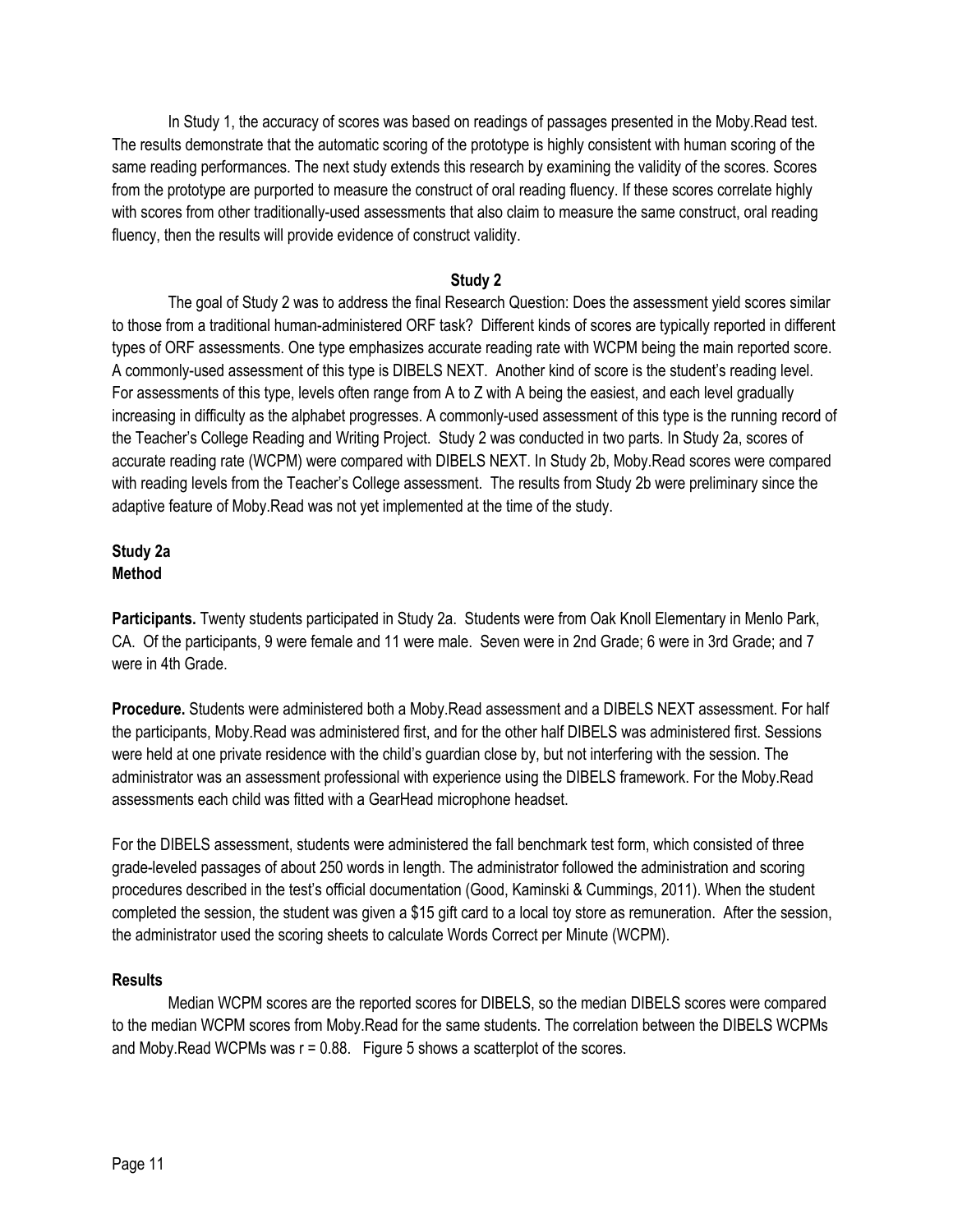

Figure 5. Scatterplot of Moby.Read WCPM scores and DIBELS WCPM scores.

## **Discussion**

Results from Study 2a provide evidence that the Moby.Read assessment does yield scores that are similar to DIBELS, a traditional, human-administered and scored ORF assessment. The correlation between DIBELS WCPM scores and Moby.Read WCPM scores was 0.88. These results should be considered in light of several reliability measures. Published studies researching the DIBELS ORF assessment report a test-retest reliability of 0.82 and an inter-rater reliability of 0.85 (Goffreda & DiPerna, 2010). The reliability of a measurement instrument limits the strength of the correlation between that instrument and others measuring the same construct. Therefore, the correlation with Moby.Read is at the ceiling of what would be expected given the reliability of the DIBELS assessment.

#### **Study 2b**

The two assessments compared in Study 2b were Moby.Read and the running record assessment from the Teacher's College Reading and Writing Project.

## **Method**

**Participants.** Twenty students participated in Study 2b. Students were from Martinez Unified School District. Not all students completed both tests at the time of this writing; therefore data were analyzed for 17 students.

**Procedure.** Students were administered a modified version of the Moby.Read assessment. At the time of the study, the adaptive feature in which the assessment automatically selected leveled passages was not yet implemented. Therefore, facilitators had students read several reading lists to determine an initial reading level and then presented the student with the appropriate test form in Moby.Read. The student took the test form in Moby.Read, which automatically scored the student's performance. Then, the facilitator presented easier forms or harder forms based on the assessment's automatic accurate-reading-rate score.

Separately, the participants were also administered a running record assessment from the Teacher's College Reading and Writing Project. The administrator was experienced at administering and scoring the assessment and followed the administration and scoring procedures described in the test's official documentation (TCRWP, 2014). Sessions were held at the school in a real testing situation.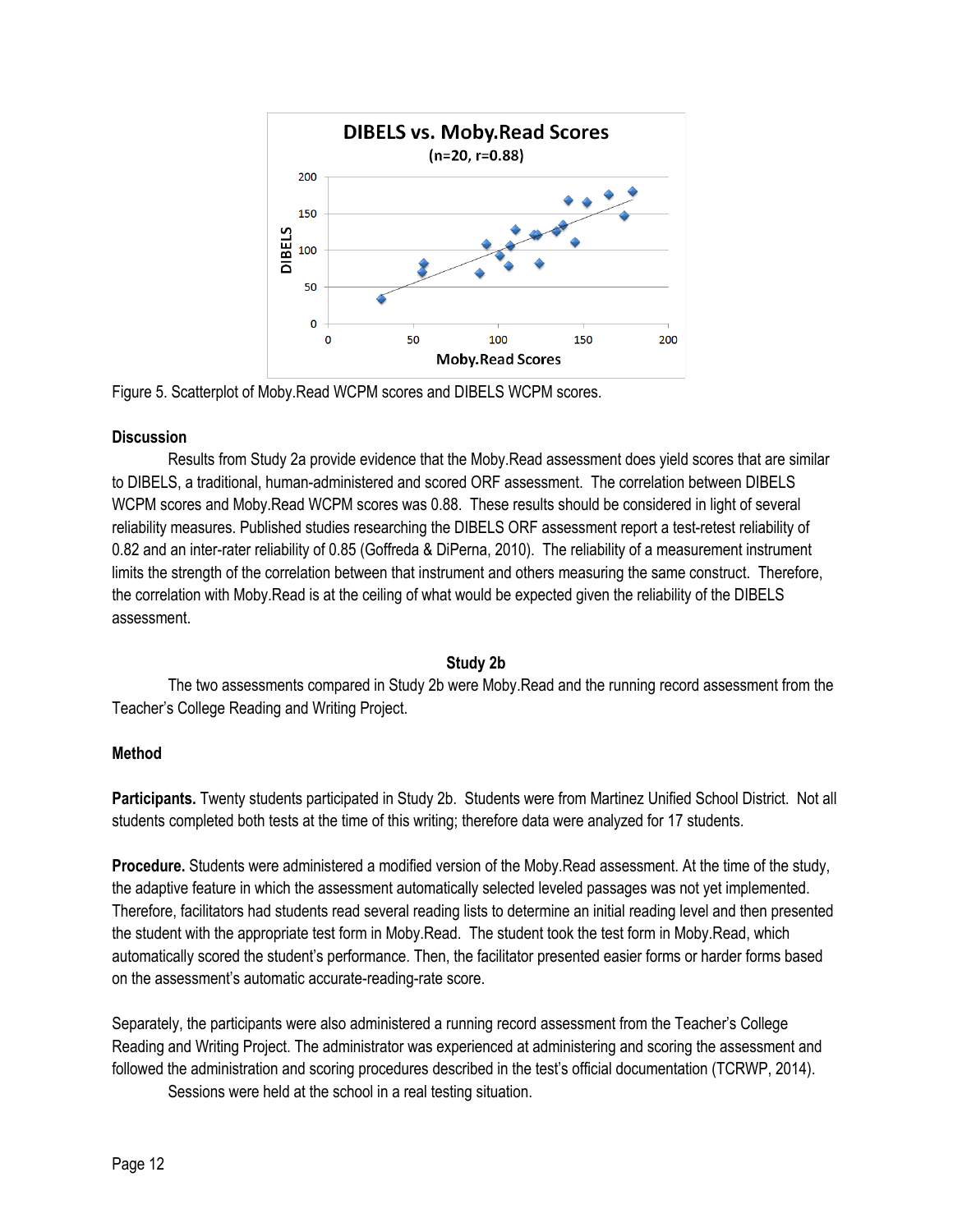## **Results**

Reading level is the reported score for the Teacher's College assessment. Final reading levels were converted to numbers where  $A = 1$ ,  $B = 2$ , etc. Then these number were correlated with average WCPM scores from Moby.Read for the same students. The correlation between the reading levels and Moby.Read WCPMs was r = 0.94. Figure 6 shows a scatterplot of the scores.



Figure 6. Scatterplot of Moby.Read WCPM scores and Teacher's College running record assessment reading levels.

## **Discussion**

The results from Study 2b are preliminary given that the adaptive feature was not implemented at the time of the study. However, these results show a high correlation (r = 0.94) between Moby.Read's accurate reading rate scores and reading levels with the Teacher's College running record assessment. A follow-up study designed to corroborate this finding needs to be planned once an adaptive logic is implemented in the assessment app.

## **Conclusion**

This paper described the design and development of a self-administered and automatically scored oral reading assessment called Moby.Read. The assessment is designed to help teachers assess a student's ORF ability more efficiently and more consistently than current hand-scored ORF assessments. Self-administration and automatic scoring will help teachers evaluate reading fluency more efficiently than current assessments while avoiding some inconsistencies.

The design of the prototype assessment has considered input from stakeholders during each step of the implementation process. The design has encompassed a rigorous method of statistical modeling to ensure that passages are appropriately leveled and equilibrated within level. The development integrates speech recognition and speech processing technologies to enhance the student's experience of a private, self-administered assessment.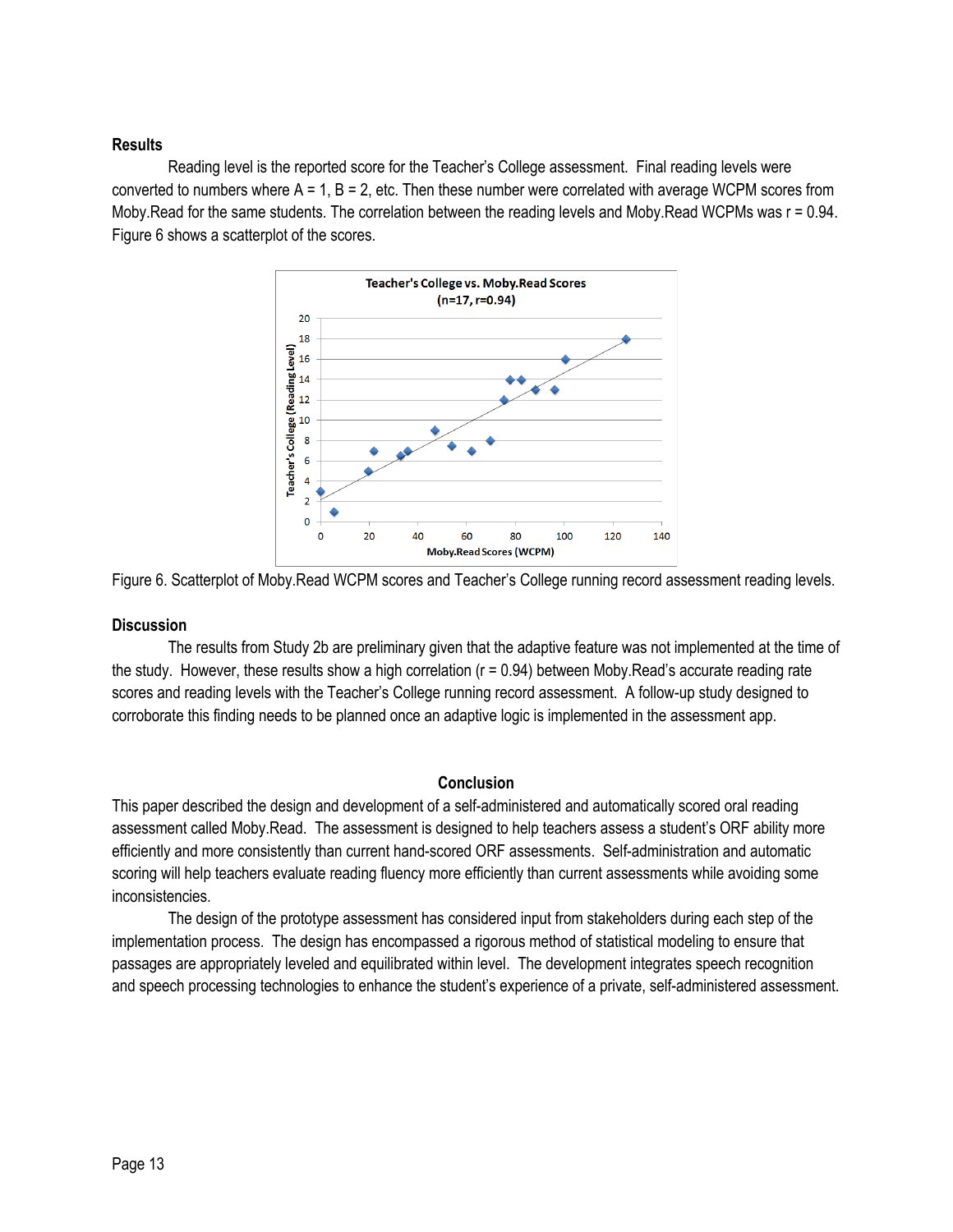This research has probed the usability and accuracy of the Moby.Read scores and has produced promising results. Five research questions were posed and were answered from the research:

- A. Can students in grades 2, 3, and 4 use the assessment independently? **Yes, 95%**
- B. Do students in the pilot study have a good experience with the assessment? **Yes (3.4 out of 4)**  Why or why not? **(Students like technology and privacy)**
- C. Do teachers find the assessment useful, intuitive and/or convenient? **Yes (6.1 out of 7)**
- D. Are the scores from the assessment similar to those provided by human scorers? **Yes (r = 0.987)**
- E. Does the assessment yield scores similar to those from traditional human-administered ORF tasks? **Yes (r = 0.88 and r = 0.94)**

The findings from Studies 1 and 2 showed that task completion rates are high (95%) and will most likely improve with practice, student usability is high (3.4 out of 4), teacher usability is high (6.1 out of 7), and accuracy is high ( $r = 0.987$ ) for machine scores versus human scores, r = 0.88 for Moby.Read scores versus DIBELS scores, and 0.94 for a preliminary analysis of the automated scores versus human-rendered Teacher's College running-record scores).

## **Implication for Reading Assessments and Reading Instruction**

The promising results from these studies suggest that a self-administered and automated assessment of oral reading fluency can produce scores that are accurate and can save teachers millions of hours of time that might be better spent on instruction. Further, the prototype assessment produces scores that are consistent, avoiding some potential problems introduced by irrelevant variance from uncontrolled sources.

The vision is that an assessment like Moby.Read will eventually extend beyond simply automating current ORF-style assessments and will provide more in-depth analyses in reading ability, beyond what human-administered and scored assessments can provide. With advancements in technology, more diagnostic information is possible since speech processing can track sub-passage timing, rate, and prosodic features, quicker and in more detail than a human scorer is able to. These possibilities are on the horizon as recent developments in spoken language processing open a new era of oral reading fluency assessment.

#### **Acknowledgments**

The research described here was supported by the Institute of Education Sciences, U.S. Department of Education, through the Small Business Innovation Research (SBIR) program contract ED-IES-16-C-0004 to Analytic Measures Inc. The opinions expressed are those of the authors and do not represent views of the Institute or the U.S. Department of Education.

The authors acknowledge gratitude for the collaboration of Susan Barber, Elizabeth Rosenfeld, Zara Berro, and Matthew White Palmer.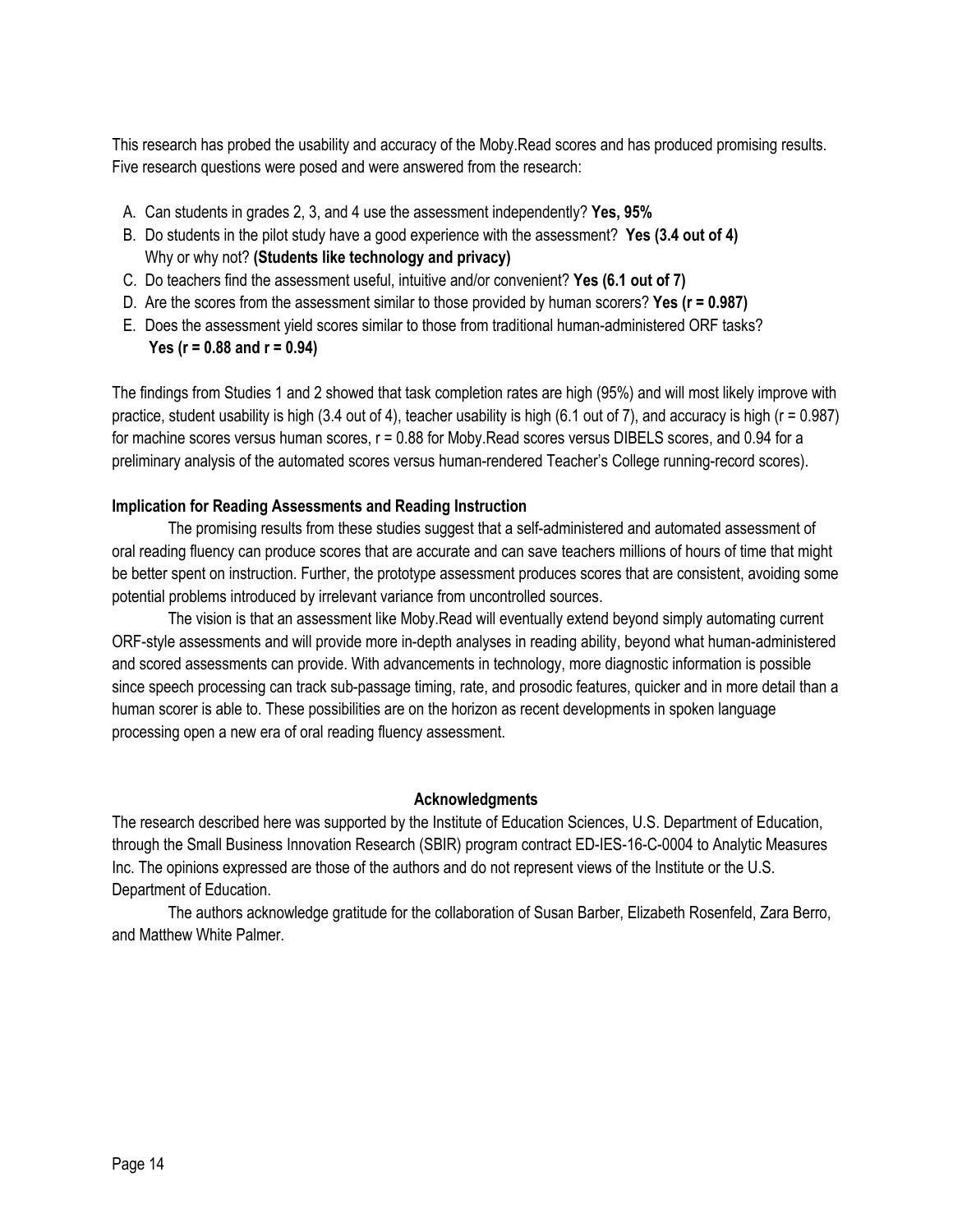#### **References**

- Ardoin, S., Christ, T., Morena, L., Cormier, D., & Klingbeil, D. (2013). A systematic review and summarization of the recommendations and research surrounding CBM of oral reading fluency (CBM-R) decision rules. *Journal of School Psychology, 51*(1), 1-18.
- Council of Chief State School Officers & National Governors Association. (2012). Supplemental information for Appendix A of the Common Core State Standards for English language arts and literacy: New research on text complexity. http://www.corestandards.org/assets/E0813\_Appendix\_A\_New\_Research\_on\_Text\_Complexity.pdf
- Crawford, L., Tindal, G., & Stieber, S. (2001). Using oral reading rate to predict student performance on statewide achievement tests. *Educational Assessment, 7*, 303-323.
- Cummings, K., Biancarosa, G., Schaper, A. & Reed, D. (2014) "Examiner error in curriculum-based measurement of oral reading". *Journal of School Psychology* 52, 361–375.
- Daane, M. C., Campbell, J. R., Grigg, W. S., Goodman, M. J., & Oranje, A. (2005). Fourth-grade students reading aloud: NAEP 2002 special study of oral reading. Washington, DC: U. S. Department of Education. Institution of Education Sciences, National Center for Educational Statistics.
- Deeney, T. (2010). One-minute fluency measures: Mixed messages in assessment and instruction. *The Reading Teacher*, 63(6), pp. 440-450.
- Deeney, T., & Shim, M. (2016) Teachers' and Students' Views of Reading Fluency: Issues of consequential Validity in Adopting One-Minute Reading Fluency Assessments. *Assessment for Effective Intervention. Hammill Institute on Disabilities*, pp.1-18. DOI: 10.1177/1534508415619905
- Deno, S. L. (1985). Curriculum-based measurement. *Exceptional Children, 52*, 219-232.
- Eason, S., Sabatini, J., Goldberg, L., Bruce, K., & Cutting, L. (2013). Examining the relationship between word reading efficiency and oral reading rate in predicting comprehension among different types of readers. *Scientific Studies of Reading, 17,* 199-223.
- Flesch, R. (1948). A new readability yardstick. Journal of Applied Psychology. 32: 221-233. Doi: 10.1037/h0057532.
- Francis, D., Santi, K., Barr, C., Fletcher, J., Varisco, A., & Foorman, B. (2008). Form effects on the estimation of students' oral reading fluency using DIBELS. *Journal of School Psychology, 46*, 315-342.
- Goffreda, C. T., & DiPerna, J. C. (2010). An empirical review of psychometric evidence for the Dynamic Indicators of Basic Early Literacy Skills. *School Psychology Review*, *39*(3), 463.
- Good, R. H., Kaminski, R. A., Cummings, K., Dufour-Martel, C., Peterson, K., Powell-Smith, K., & Wallin, J. (2011). *DIBELS next assessment manual.* Eugene, OR: Dynamic Measurement Group.
- Jenkins, J. R., Fuchs, L. S., van den Broek, P., Espin, C., & Deno, S. L. (2003). Accuracy and fluency in list and context reading of skilled and RD groups: Absolute performance levels and sensitivity to impairment. *Learning Disabilities Research and Practice, 18*, 237-245.
- Kuhn, M. R., Schwanenflugel, P. J., & Meisinger, E. B. (2010). Aligning theory and assessment of reading fluency: Automaticity, prosody, and definitions of fluency. *Reading Research Quarterly, 45,* 230-251.
- LaBerge, D., & Samuels, S.J. (1974). Toward a theory of automatic information process in reading. *Cognitive Psychology, 6,* 293-323.
- National Governors Association Center for Best Practices, Council of Chief State School Officers. (2010). *Common core state standards.* Washington, DC: National Governors Association Center for Best Practices, Council of Chief State School Officers.
- National Institute of Child Health and Human Development, NIH, DHHS. (2000). Report of the National Reading Panel: Teaching Children to Read: Reports of the Subgroups (00-4754). Washington, DC: U.S. Government Printing Office.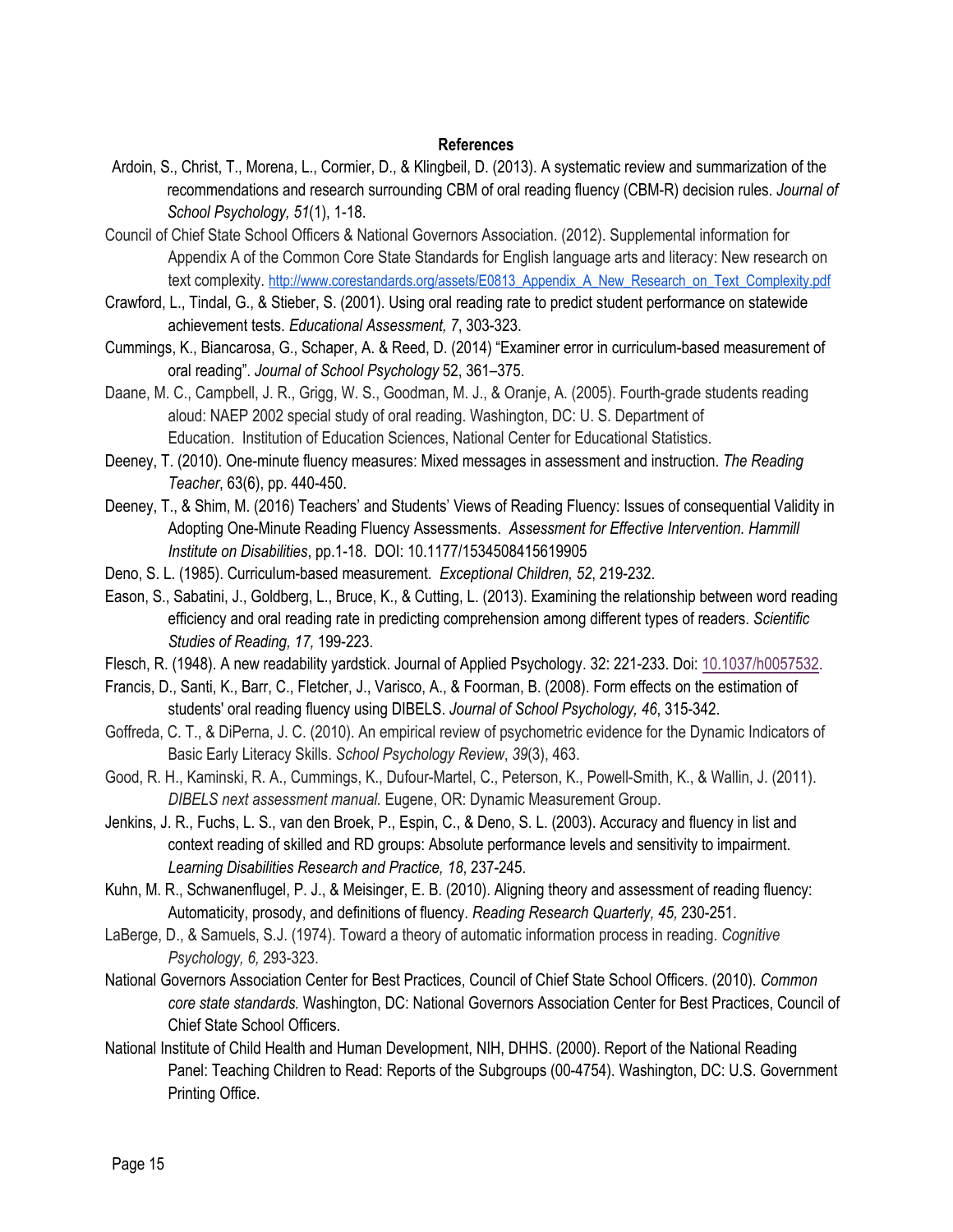- Pearson, Inc. (2012). *Amisweb technical manual.* Bloomington, MN: Pearson. Retrieved at www.aimsweb.com/wpcontent/uploads/aimsweb-technical-manual.pdf on September 28, 2017.
- Rasinski, T.V. (2004). *Creating fluent readers.* Educational Leadership, 61(6), 46-51.
- Schwanenflugel, P. J., & Benjamin, R. G. (2012). Reading expressiveness: The neglected aspect of reading fluency. In T. Rasinski, C. Blachowicz, & K. Lems (Eds.), *Fluency instruction, second edition: Research-based best practices* (pp. 35-54). New York, NY: Guilford.
- Teacher's College Reading and Writing Project (2014). Teacher Resources and Guidebook for Levels A-K Reading Level Assessments. Retrieved from http://connect.readingandwritingproject.org/file/download?google\_drive\_document\_id=0B7BccMltK6LqXy0w

aGdTV3QyaHM on 9/25/2017. Teacher's College Reading and Writing Project (2014). Teacher Resources and Guidebook for Levels L-Z+ Reading Level Assessments. Retrieved from

http://connect.readingandwritingproject.org/file/download?google\_drive\_document\_id=0B7BccMltK6LqVi0tal J4TXNxZWs on 9/25/2017.

Wayman, M. M., Wallace, T., Wiley, H. I., Ticha, R., & Espin, C. A. (2007). Literature synthesis on curriculum-based measurement in reading. *The Journal of Special Education, 41*, 85-120.